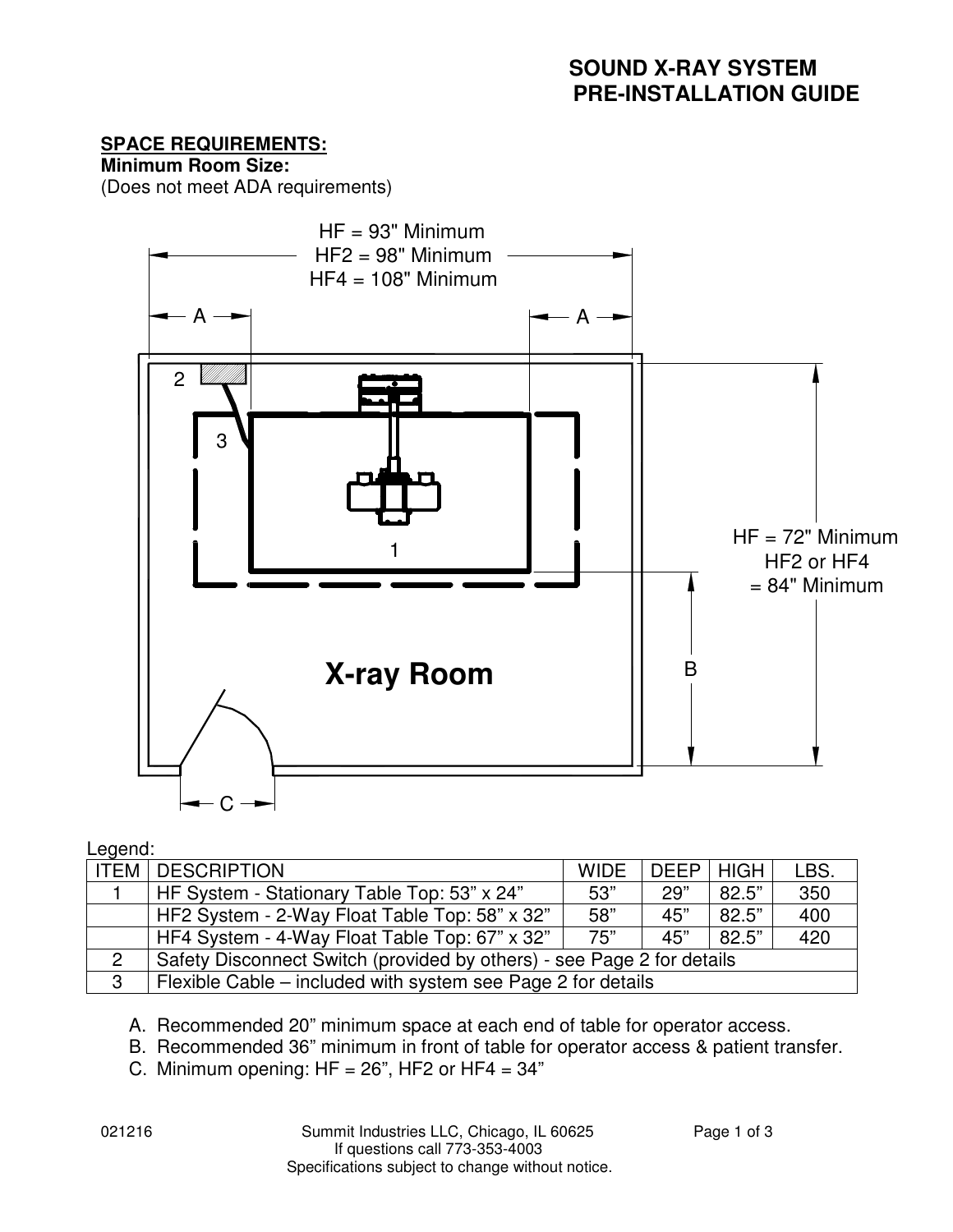## **SOUND X-RAY SYSTEM PRE-INSTALLATION GUIDE**



## **ELECTRICAL REQUIREMENTS:**

#### **X-ray Generator:**

a) Requires **1 Phase**, three wire service ( hot, hot, ground or hot, neutral, ground). Neutral not required. **COPPER wire only.** 

b) Requires a surface mounted Safety Disconnect Switch as follows:

- 1) adequate capacity (see requirements below) to serve as a disconnecting means for the Generator Power Module, and clearly marked.
- 2) appropriate fuses or circuit breaker.
- 3) requires a true earth grounding wire going back to the main panel.
- 4) mounted as shown in above diagram.
- 5) 1" cable clamp at bottom with empty #6 ground lug.
- 6) permanent electrical service is on.

| If available Line<br>Voltage is: | Required minimum rating * of over-current<br>protection & Safety Disconnect Switch |
|----------------------------------|------------------------------------------------------------------------------------|
| 1 phase, 230 - 240 VAC           | 100 Amps                                                                           |
| 1 phase, 220 - 229 VAC           | 115 Amps                                                                           |
| 1 phase, 208 - 219 VAC           | 125 Amps                                                                           |

**\*** Minimum rating for full 30kW x-ray output. If the available Amps are less than required, the x-ray generator may work, however the x-ray output will be less than the full 30kW output.